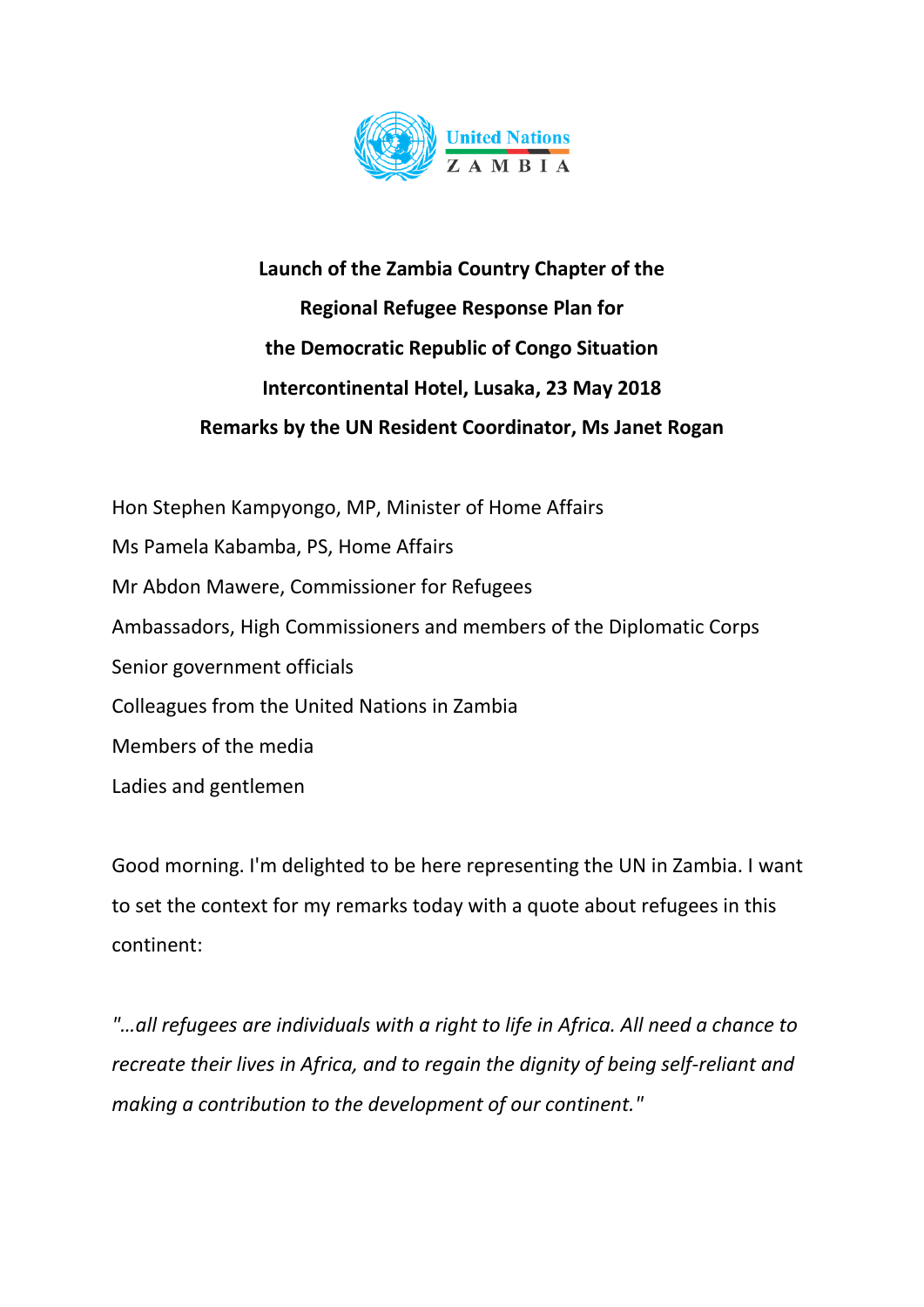So said HE Julius Nyerere, then President of Tanzania, almost 40 years ago, in May 1979, when representatives of 38 African countries (including Zambia), 5 African liberation movements, 20 non-African countries, 16 international and regional organisations, and 37 NGOs and refugee-serving agencies came together in Arusha, Tanzania for a Pan-African Conference on the African Refugee Problem. At that time, the number of refugees on the continent had risen alarmingly, reaching around 4 million - a movement of people that itself represented a potential additional cause of conflict.

That conference 40 years ago was massively important. It made a series of recommendations that were later adopted as the basis for refugee policy and responses on the continent. But even more important than that, the people attending the Arusha conference were faced with the core humanity of the crisis. Every aspect of the discussions was about people; people who could be their relatives - our relatives; our friends; ourselves. The stories of those people touched the emotions. Their resilience in face of adversity was deeply impressive. Their ability to survive horrors and atrocities humbled their audience.

Many years later, in 2016, at the World Humanitarian Summit in Istanbul, 180 countries, 700 CSOs and NGOs, the private sector and academia came together to discuss our 21st century global refugee crisis - with more than 65 million refugees, asylum-seekers and internally displaced people around the world. 65 million - that's more than four times the population of Zambia!

40 years ago the aspiration at Arusha was **burden-sharing** by and between the countries of the continent, with the international community just assisting. Yet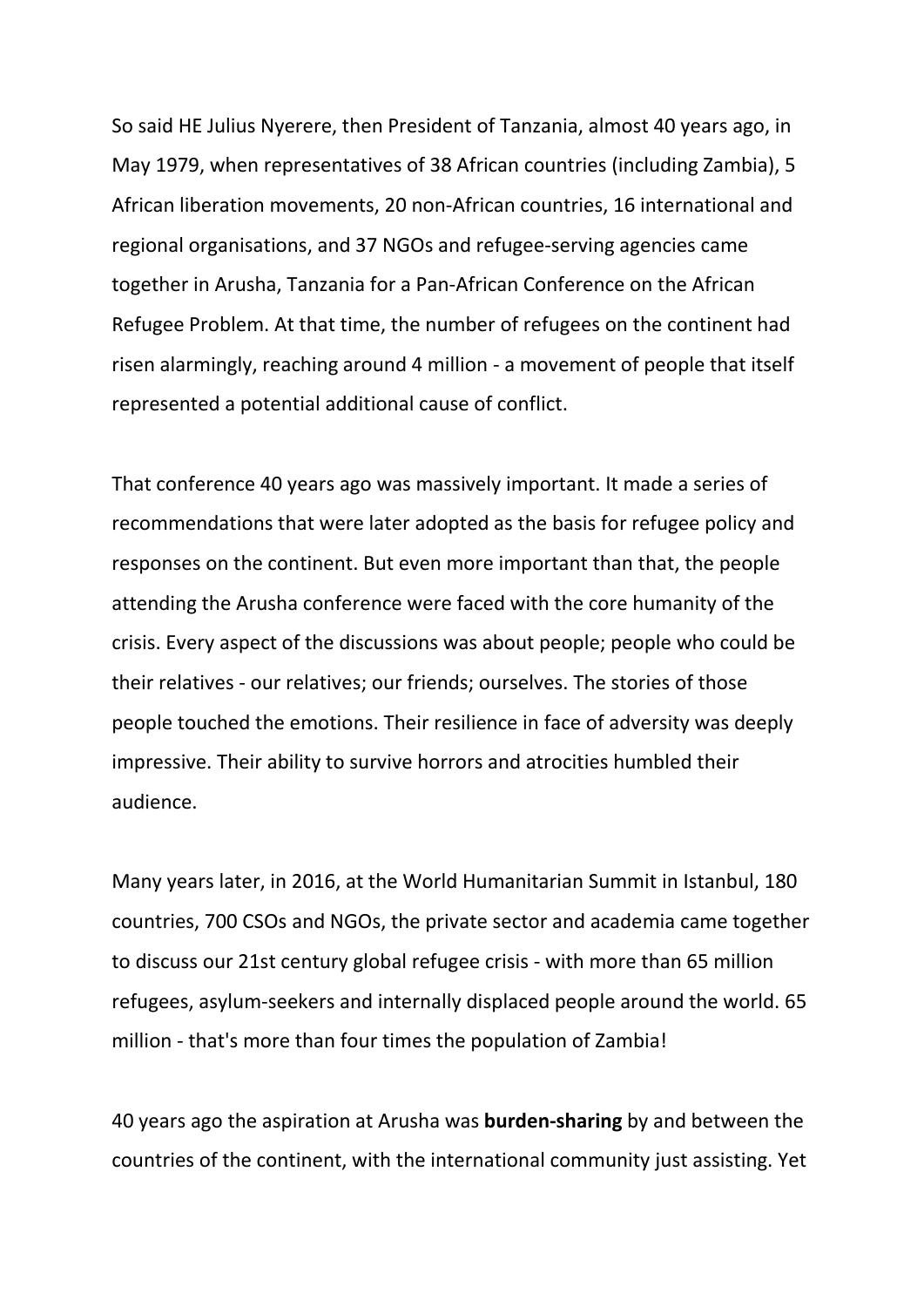two years ago in Istanbul the five biggest donors were still supplying two-thirds of humanitarian aid and the Summit agreed on the urgent need to diversify the funding base. A **Grand Bargain** was launched by major humanitarian donors and aid organisations to improve effectiveness, along with an initiative called **Connect Business** to bring the private sector in to the emergency response. I'm glad to see private sector here today.

40 years ago Arusha talked about **the need to address the root causes** behind the movements of people seeking refuge from violence in their countries. The Comprehensive Refugee Response Framework which was agreed by UN member states in September 2016 after the World Humanitarian Summit looks not only at how to help refugees **to "thrive, not just survive" - bringing together both elements of development and humanitarian support;** it also looks at the the **political conditions underlying refugee outflows** and encourages states to be proactive in their diplomatic engagement on peace and security efforts. I would here note the efforts of President Lungu and his government along with regional counterparts to address these issues, including through the SADC Organ on Politics, Defence and Security as well as the African Union, and strongly encourage them to continue these efforts.

**While the global and regional level set the scene, the issues confront us at the national level.** For over 40 years, Zambia has been a place of safe haven for people seeking refuge from conflict in its immediate neighbourhood and from further afield, whether in the days of the Front Line States and the independence struggles, through civil wars, or other unrest and conflict. Since January 2017, around 21,000 citizens of DRC have crossed into Zambia, the vast majority of those arriving in Luapula province since 31 August 2017.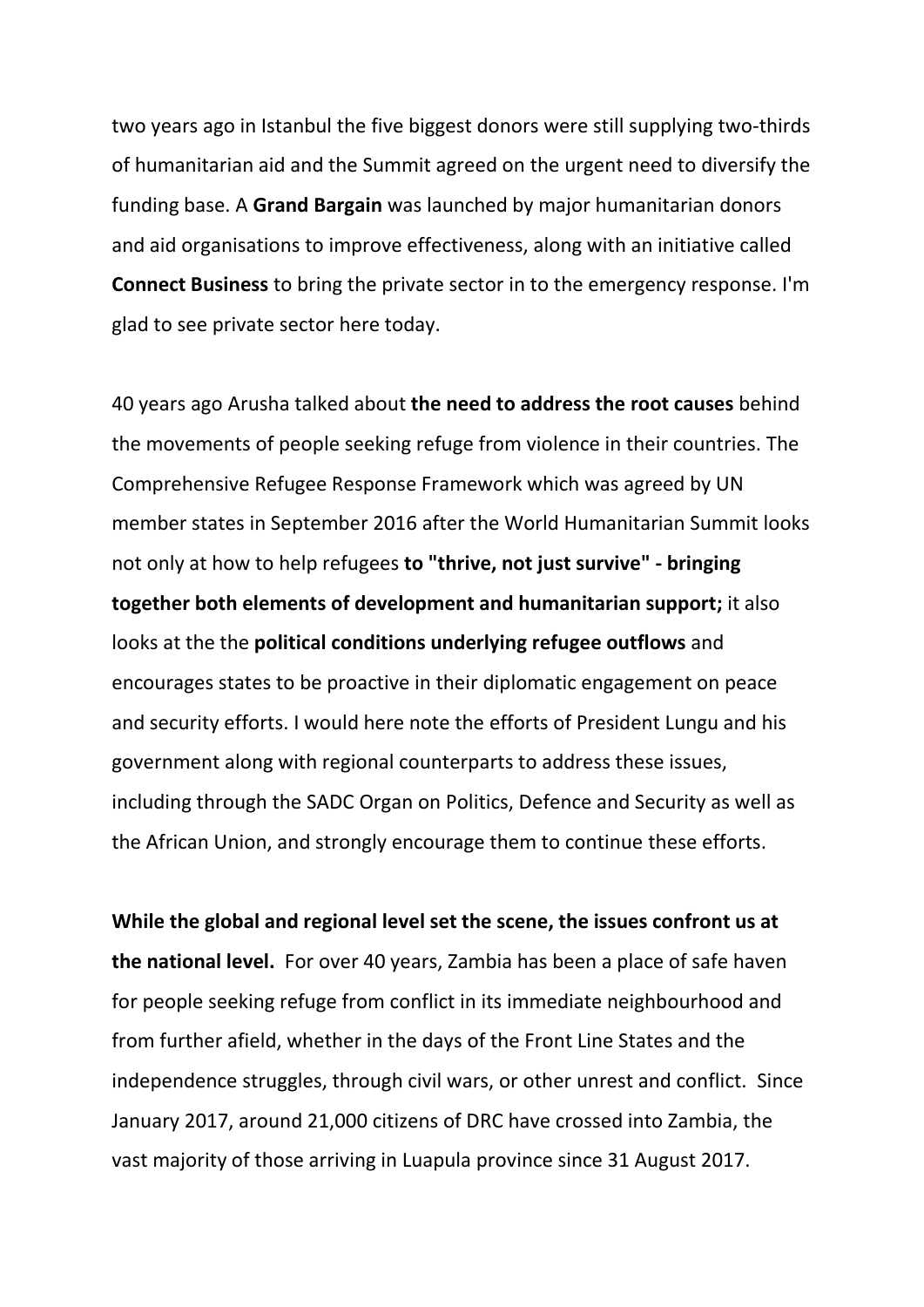Others arrived in Lusaka or Meheba in NorthWestern Province, where they joined around 21,000 DRC refugees who have been in Zambia for longer.

Zambia has now joined the pilot countries for applying the **new Comprehensive Refugee Response Framework** I mentioned. This means that the government is bringing an integrated approach, protecting and settling the refugees alongside host communities with the intent that this approach will help both the refugees and the host communities not only to survive but to thrive, together. This approach recognises that it is better to help people as far as possible to be self-sufficient, to enable them to live with dignity and to be fully part of social and economic life in the joint community.

We have seen from the video this morning that life in Kenani Transit Centre in Nchelenge in Luapula province is grim. Some of you have visited and seen for yourselves. It's a transit centre. By definition, it's not meant to be a place for permanent living. Government, with the support of the UN in Zambia, a number of implementing partners and the refugees themselves, is now opening up a new settlement at Mantapala, between Nchelenge and Kawambwa on land graciously offered by HRH Chieftainess Kanyembo. There is life in Mantapala, with small shops springing up, gardens being planted, children playing. It has certainly been challenging to do that work during the rainy season, which has been very heavy this year, and I would like to thank all those who have worked tirelessly throughout, particularly the local authorities and workers, as well as UN staff and partners deployed there.

Of course, that work requires funding and I am proud to have been able, as UN Resident Coordinator, to raise earlier this year **USD 6.6 million from the**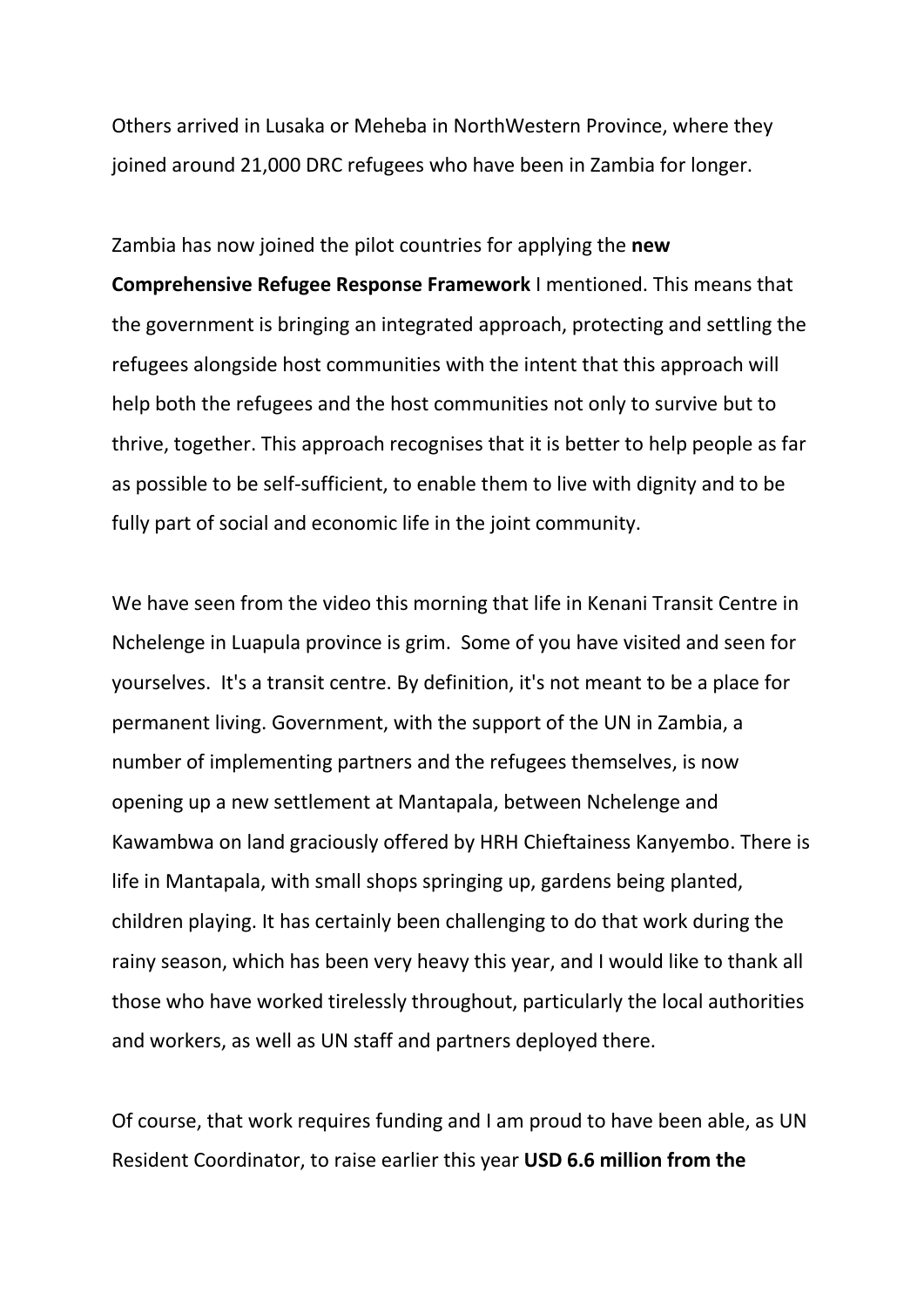**Central Emergency Relief Fund (CERF),** which is the UN's global emergency response fund, for the first six months of work to open up Mantapala. I am pleased to note that host communities are also already able to benefit from the facilities being established at Mantapala with that CERF emergency funding - approximately 80% of those accessing health services at the new health post in Mantapala are from the host community, whose nearest health post previously was several kilometers away. Generous contributions from the Government and People of Japan, Ireland, Sweden, Italy and private donors have further boosted the total raised so far to USD 8,308,049. And I know there are additional pledges from Germany and the EU. But more is needed!

Let me tell you why, and how the funding contributions will be used. There seems to be a lot of confusion about how the UN works in a country, so we need to do a better job of explaining! In all our activities, the UN works in support of the government of the day to deliver on national priorities, in line with the various mandates of the different UN agencies, and in accordance with the legal framework governing our programmes and activities. In our case, that is the Zambia-UN Sustainable Development Partnership Framework, which mirrors the 7th National Development Plan. Almost all of the UN funds and agencies are operating in Zambia. My job as UN Resident Coordinator is to bring all of those UN agencies together and ensure a coherent approach - what we call Delivering as One.

So which agencies are working in Luapula? In the case of this refugee response, we are of course all familiar with **UNHCR** - the UN Refugee Agency. In brief, UNHCR is responsible for coordinating the refugee response in support of government, working closely with the Commissioner for Refugees, and for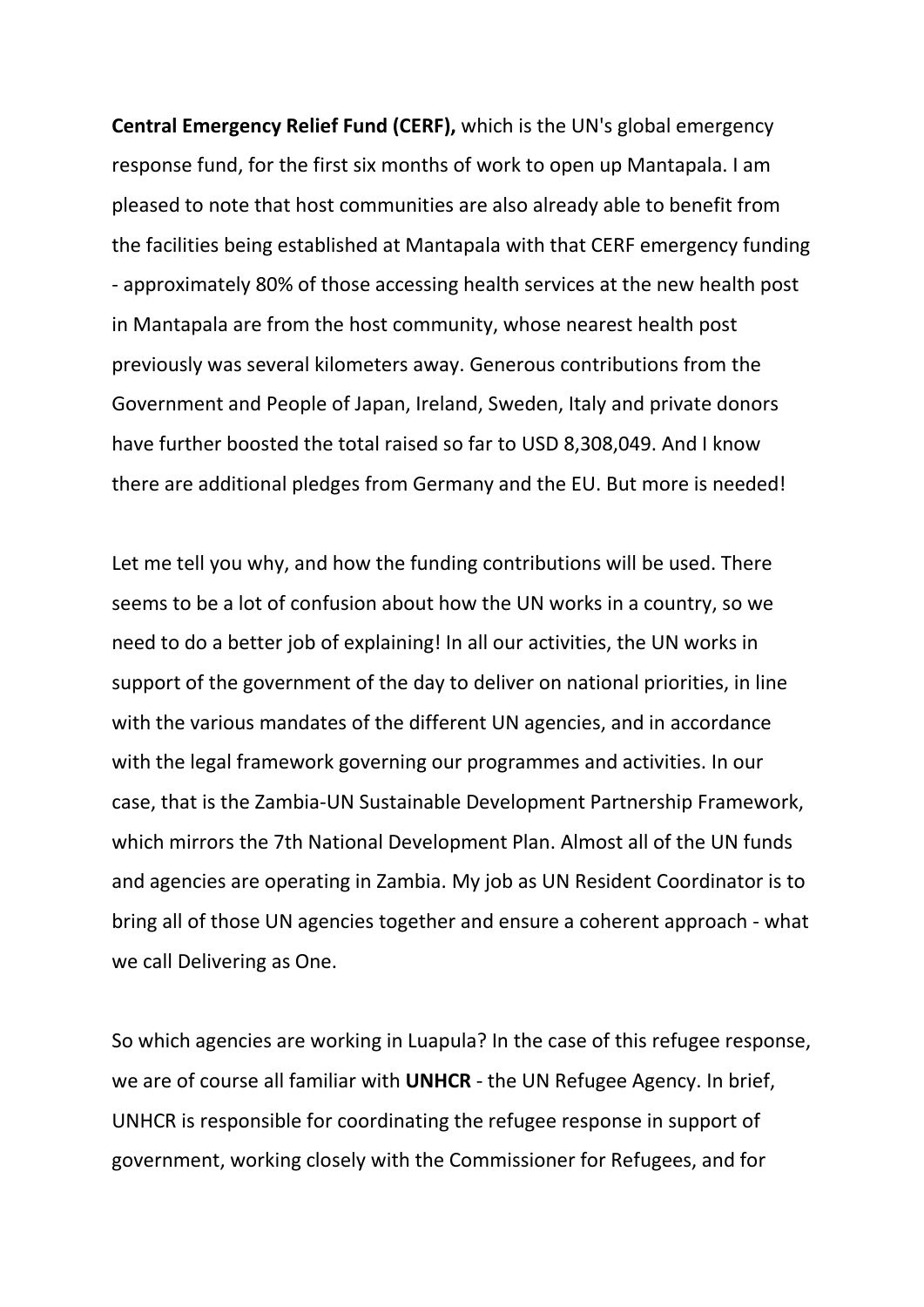ensuring life-saving services to the refugees. In addition, a number of other UN agencies have mandates to support the humanitiarian response. **UNICEF** leads on child protection, clean water and sanitation, nutrition and education; **WFP**, food and nutrition security; **UNFPA**, maternal and adolescent health, including sexual and reproductive health rights and services; **IOM** is covering transport; and **WHO** is supporting on health systems and services. They work with civil society organisations including **Save the Children, Caritas Czech Republic, World Vision, Zambia Red Cross Society, Plan International, Oxfam, ICRC, Africa Action Help and MSF Spain**. Looking forward, other UN agencies like **FAO, ILO** and **UNDP** will also join the response to help build livelihoods and resilience, according to mandate.

All of these UN agencies and civil society partners are working together with government, **Delivering as One**, to ensure the best support possible for the people who need this help. In 2016 the UN Secretary General (Ban Ki-moon) said *"the World Humanitarian Summit must be for the people living on the frontline of humanity. They count on us and we cannot let them down."*

The appeal we are making to you today is not to let down the citizens of DRC who have crossed over into Luapula seeking a place of greater safety, and those who have found themselves in Meheba, or here in Lusaka. And not to let down their sisters and brothers who are receiving them, who need support to do that through this comprehensive humanitarian response. In Luapula province, the rate of stunting is 57%, even higher than the national average in Zambia of 40% which is one of the highest in the world. 20% of children in the province do not manage to go to school; of those who do only 10% reach grade